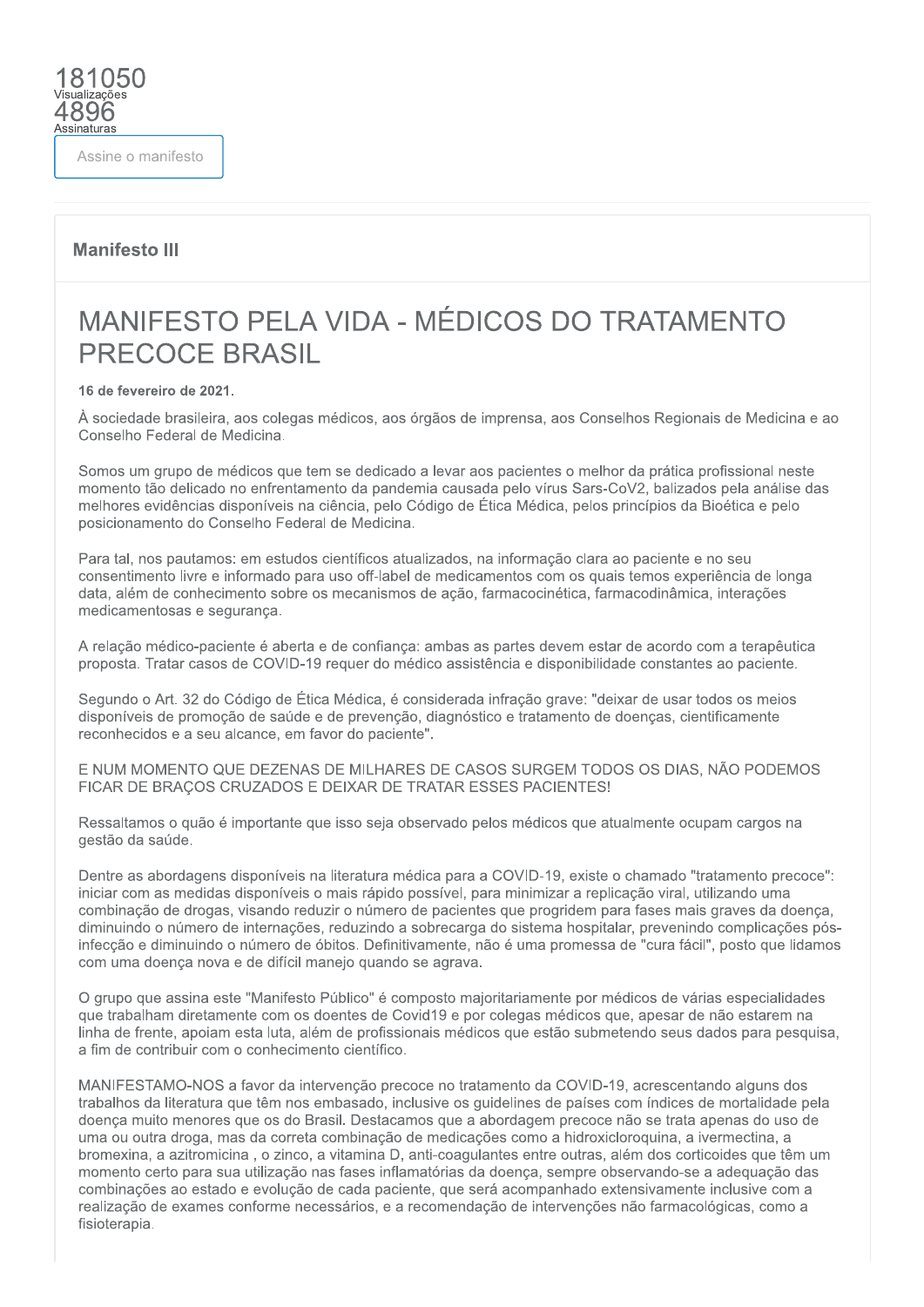#### Ademais, há disponível nos

sites https://hcqmeta.com, https://ivmmeta.com, https://c19study.com/, https://c19ivermectin.com/? s=08, https://copcov.org e https://c19legacy.com/?s=08 a compilação de diversos estudos e estatísticas envolvendo drogas utilizadas como parte do arsenal terapêutico, entre outros trabalhos disponíveis em bases de dados científicos confiáveis. Os mais atuais e relevantes se encontram ao final do texto do documento disponibilizado via link a seguir mencionado, logo após as assinaturas.

Vimos, com humildade, estudando incansavelmente, lendo centenas de trabalhos, tanto sobre tratamento precoce, quanto sobre as vacinas, buscando oferecer o melhor ao paciente, foco principal da boa prática médica. Lembramos que higiene, distanciamento social e uso correto de máscaras têm seu papel entre as diversas medidas já adotadas, mas não são o tema desta nota.

Uma das maneiras de se validar o efeito de um tratamento é fazer com que ele seja reprodutível. Os relatos de cidades e estados que adotaram as medidas para intervenção precoce na COVID-19 têm mostrado bons resultados, com a diminuição da carga sobre os sistemas de saúde.

Ainda que tenhamos respaldo científico para apoio às intervenções precoces, encerramos com a citação do parecer 4/2020 do Conselho Federal de Medicina e do artigo 32 da seção C da Declaração de Helsinque. respectivamente, que deixam bem clara a necessidade de ação do médico diante de situações atípicas como a atual:

"Quando métodos profiláticos, terapêuticos comprovados não existirem ou forem ineficazes, o médico, com o consentimento informado ao paciente, deve ser livre para utilizar medidas profiláticas, diagnósticas e terapêuticas não comprovadas ou inovadoras, se no seu julgamento, esta ofereça esperança de salvar vida, restabelecimento da saúde e alívio do sofrimento. Quando possível, estas medidas devem ser objeto de pesquisa, desenhada para avaliar sua segurança ou eficácia. Em todos os casos, as novas informações devem ser registradas e, quando apropriado, publicá-las. As outras diretrizes dessa declaração devem ser observadas".

Parecer CFM 04/2020: "considerando que o princípio que deve obrigatoriamente nortear o tratamento do paciente portador da COVID-19 deve se basear na autonomia do médico e na valorização da relação médico-paciente, sendo esta a mais próxima possível, com o objetivo de oferecer ao doente o melhor tratamento médico disponível no momento".

Ressaltamos que outras notas e cartas assinadas por médicos e sociedades médicas se posicionando CONTRA o tratamento precoce NÃO NOS REPRESENTAM.

Gratos àqueles que concluíram a leitura até aqui, nós, abaixo-assinados, estamos abertos ao diálogo e à união para ações em prol do paciente, e juntos sairmos mais rapidamente do estado de pandemia.

O presente "Manifesto Público" já conta com milhares de assinaturas de médicos, independentemente de sua participação em grupos ou associações. Para visualizá-las e aos médicos que quiserem aderir, basta navegar até o fim dessa página.

# **CHAMADA GERAL AOS MÉDICOS DO TRATAMENTO PRECOCE**

Com o propósito de compartilhar informações, experiências, atualizações e resultados positivos mais recentes, referentes ao Tratamento Precoce da COVID-19, na primeira semana de marco o "Médicos Pela Vida" realizará uma Jornada Médica com a seguinte programação:

## "Jornada Médica on-line TRATAMENTO INICIAL DA COVID-19"

#### **PAINÉIS**

- 1. O Ato Médico do Tratar
- 2. Fisiopatogenia da Covid-19
	- · Modo de transmissão, porta de entrada, mecanismo de ação, respostas do organismo hospedeiro. Ênfase na fase inicial e consequências da não intervenção na fase inicial
- 3. Farmacologia Clínica Aplicada
	- · Reposicionamento farmacológico na pandemia
	- · Fármacos indicados e suas ações. Quando usar e quando não usar
	- · Novas possibilidades
- 4. Prevenção e Profilaxia: o que pode funcionar
	- · Medidas adotadas até o momento
	- · Distanciamento social
	- o Uso correto de máscaras
	- · Lockdown
	- · Barreira medicamentosa
	- · Vacinas
- 5. Vacinas: entre o desejável e o possível
- 6. Tratamento inicial das Cepas Variantes